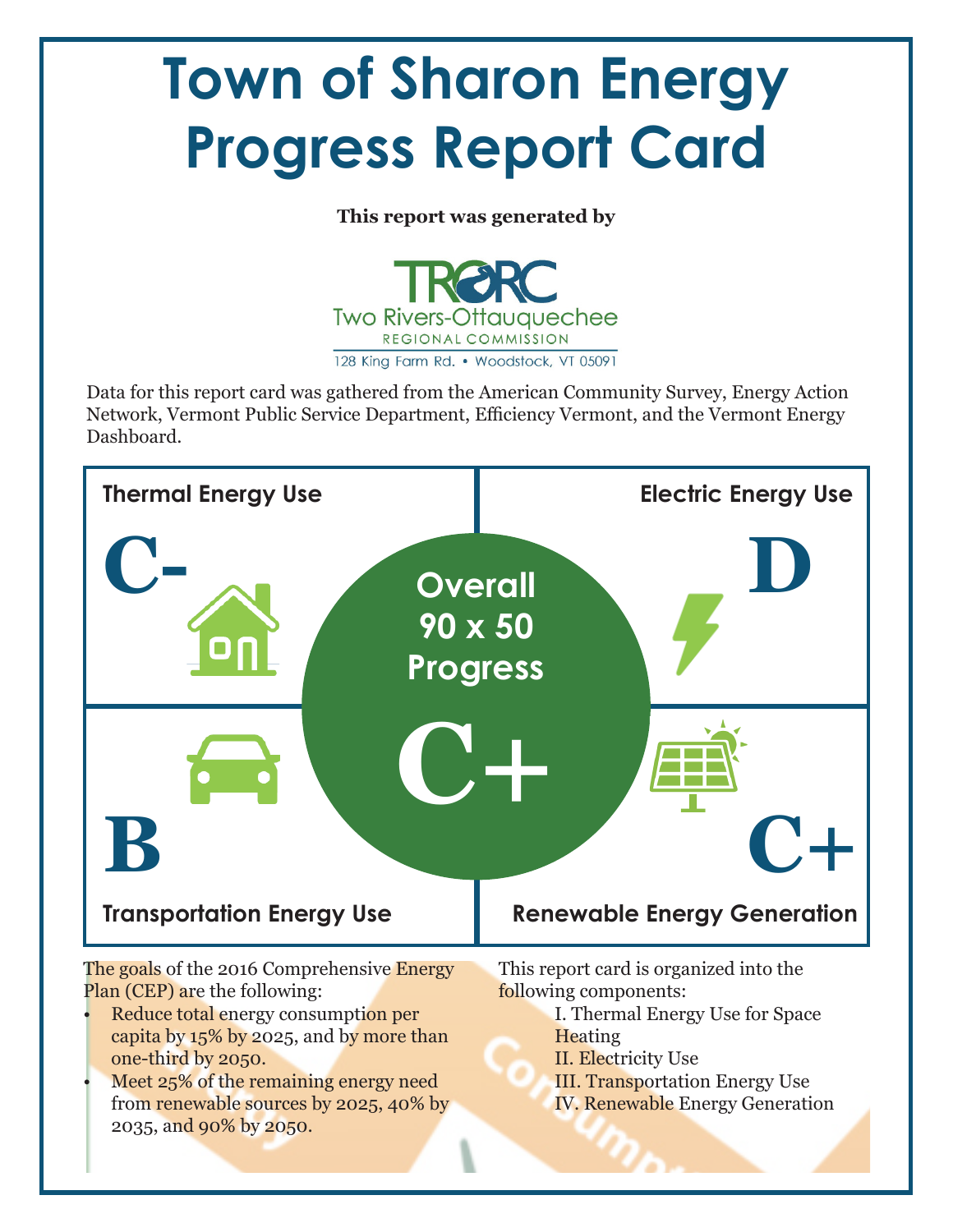

## **Selected Goals:** New Heat Pump Units % of Residences to be Weatherized

| 2025 | 2035 | 2050 |
|------|------|------|
|      |      |      |

### **Progress:** New Heat Pumps & Wood **Progress:** Residential Weatherization<br>Heat

| Projects                                                               | $Total (2016 - 2020)$ |
|------------------------------------------------------------------------|-----------------------|
| <b>Cold Climate Heat</b><br><b>Pump Installations</b><br>- Residential | q                     |
| <b>Cold Climate Heat</b><br><b>Pump Installations</b><br>- Commercial  | $\Omega$              |
| <b>Heat Pump Hot</b><br><b>Water Heaters</b><br>Installations          | 6                     |
| <b>Wood Heating</b><br>Installations                                   | 5                     |

| 2025 | 2035 | 2050 |
|------|------|------|
| 33%  | 67%  | 100% |

( of 663 residential premises)

| Projects                                                 | Total (2016-2020) |
|----------------------------------------------------------|-------------------|
| <b>Home Performance</b><br>with Energy Start<br>Projects | $\overline{2}$    |
| Other<br>Weatherization<br>Projects                      | 1                 |
| Home Energy Visits 5                                     |                   |

### **Remaining Progress to Reach 2025 Goal:**

Install 55 new Cold Climate Heat Pumps Weatherize 660 additional Residences

- 1. Coordinate with Efficiency Vermont and other weatherization service providers to encourage residents to participate in weatherization programs.
- 2. Promote the use of the residential and commercial building energy standards by asking the Zoning Administrator to distribute information about Vermont's Energy Codes to permit applicants and explaining options for energy efficiency.
- 3. Conduct an energy audit of municipal buildings to identify weatherization retrofits and consider the recommendations for incorporation into the municipal capital budget.
- 4. Explore opportunities and pursue funding to upgrade efficiencies in all municipal buildings. and encourage efficiency measures in private residential and commercial buildings
- 5. Pursue external funding to support the conversion of municipal buildings to efficient, and renewable heat sources.

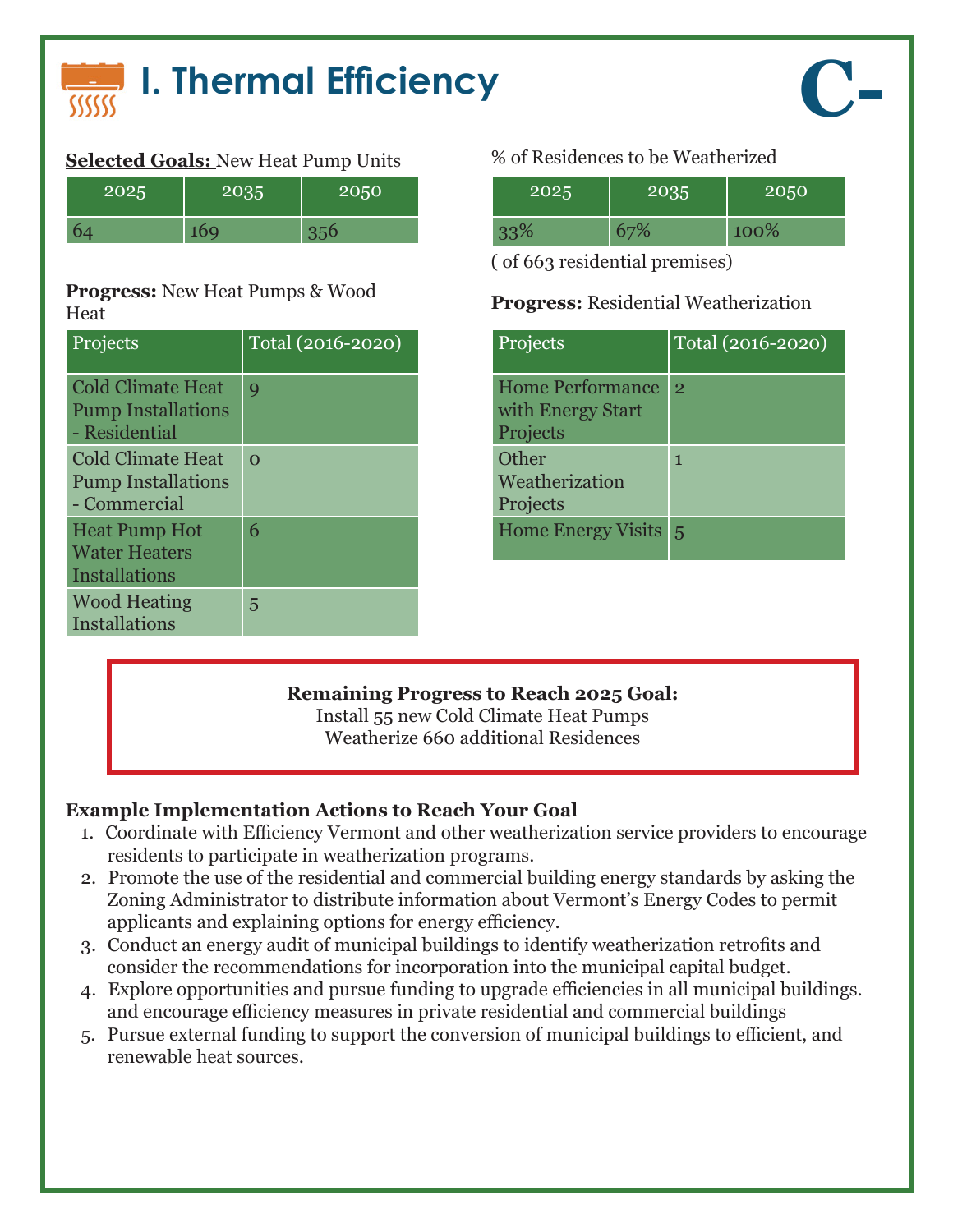

### **Selected Goal:** Electricity Efficiency Targets

| 2025    | $20\overline{35}$ | 2050    |
|---------|-------------------|---------|
| $0.0\%$ | 5.7%              | $9.9\%$ |

### **Progress: Electricity usage by year and sector (kWh)**

| Sector                     | 2017      | 2018      | 2019      |
|----------------------------|-----------|-----------|-----------|
| Commercial &<br>Industrial | 2,086,013 | 1,808,489 | 1,745,004 |
| Residential                | 4,592,520 | 4,787,941 | 4,465,980 |
| Total kWh                  | 6,678,533 | 7,596,429 | 6,210,984 |

### **Average Residential** Electricity Usage compared to TRORC Region



**D**

### **Remaining Progress to Reach 2025 Goal:**

Reduce average residential electricity use by 390 kWh/year to 6,444 kWh/year

- 1. Promote the use of the residential and commercial building energy standards by distributing information about Vermont's Energy Codes to permit applicants and explaining energy efficiency options.
- 2. Plan for and encourage electric vehicle charging infrastructure in the community.
- 3. Investigate the installation of municipal solar and/or wind net-metering facilities to offset municipal electric use.
- 4. Support installation of community-based renewable energy project(s) to allow TOWN's citizens to participate in the economic benefits of local energy production.
- 5. Explore opportunities and pursue funding to upgrade efficiencies in all municipal buildings.
- 6. Encourage the incorporation of electric vehicle ready standards into building code.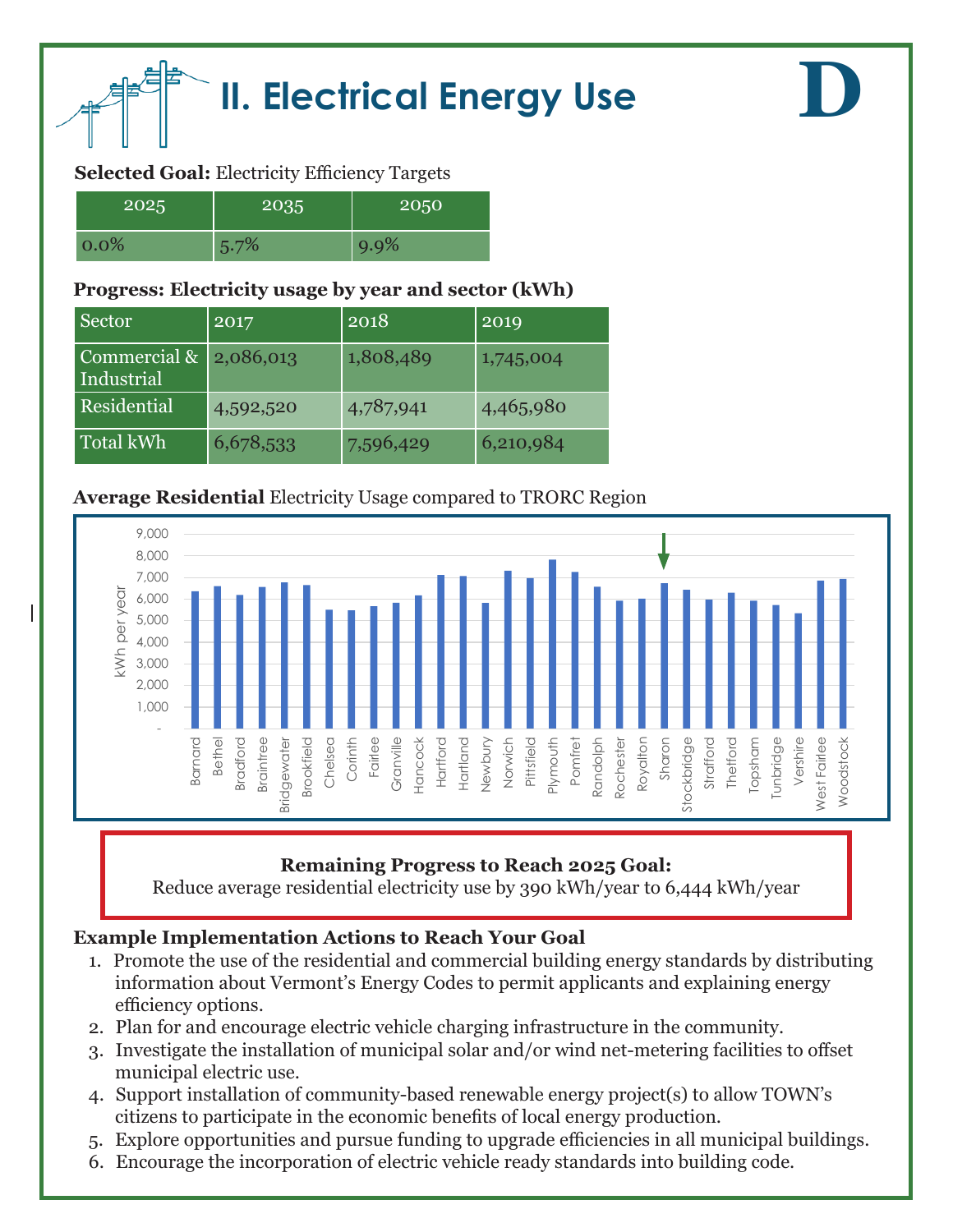## **III. Transportation Energy Use**

**B**

### **Selected Goal:** Electric Vehicles in Use

| 2025 | いいつに | 2050 |
|------|------|------|
| 101  |      |      |

### **Progress: Registered Electric Vehicles**

| Sector           | 2017 | 2018 | 2019          |
|------------------|------|------|---------------|
| All Electric     | 6    |      | $\mathfrak b$ |
| Plug in Hybrid 3 |      | 3    | 3             |
| Total            | g    | 11   | q             |

### **Remaining Progress to Reach 2025 Goal:**

81 electric vehicles in use

- 1. Work with your local public transportation agency to understand the ways in which service to your could be improved.
- 2. Encourage the installation of electric vehicle charging infrastructure.
- 3. Review municipal road standards to ensure that they reflect all "complete streets" principles applicable to our village and rural roads in order to enable safe access for all users, including pedestrians, bicyclists, motorists and transit riders of all ages and abilities.
- 4. Consider purchasing electric vehicles or high mileage per gallon vehicles to replace aging municipal fleet.
- 5. Support and educate citizens about Vermont's motor idling law (23 V.S.A. § 1110)
- 6. Encourage the use of Park & Rides in your community, or look into creating a municipal Park & Ride facility in your town.